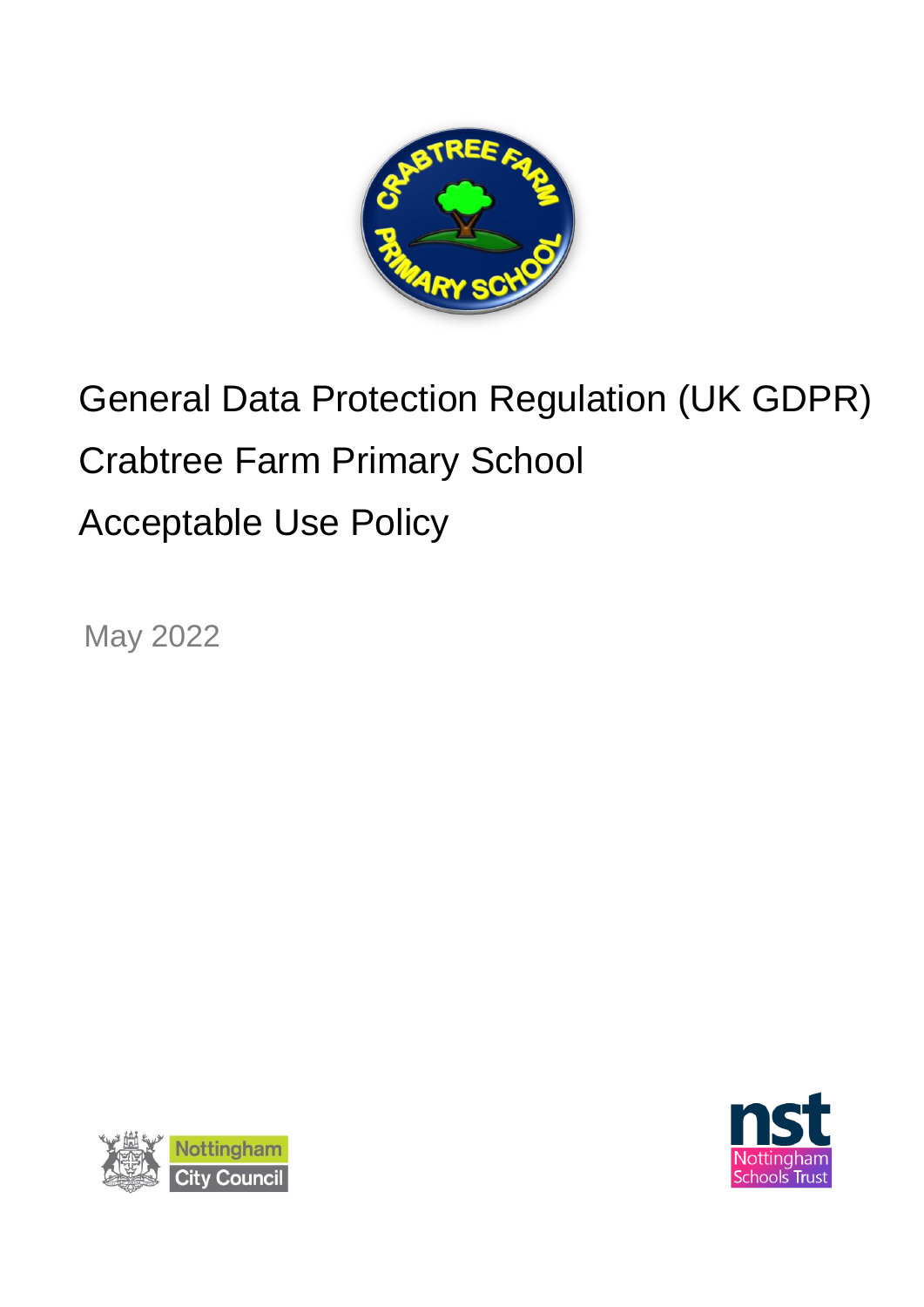# **Acceptable Use Policy**

# **Contents**

- 1. Introduction
- 2. Purpose
- 3. Scope
- 4. Policy
- 5. Unacceptable use
- 6. Policy compliance measurement
- 7. Exceptions
- 8. Non-compliance
- 9. Related policies and processes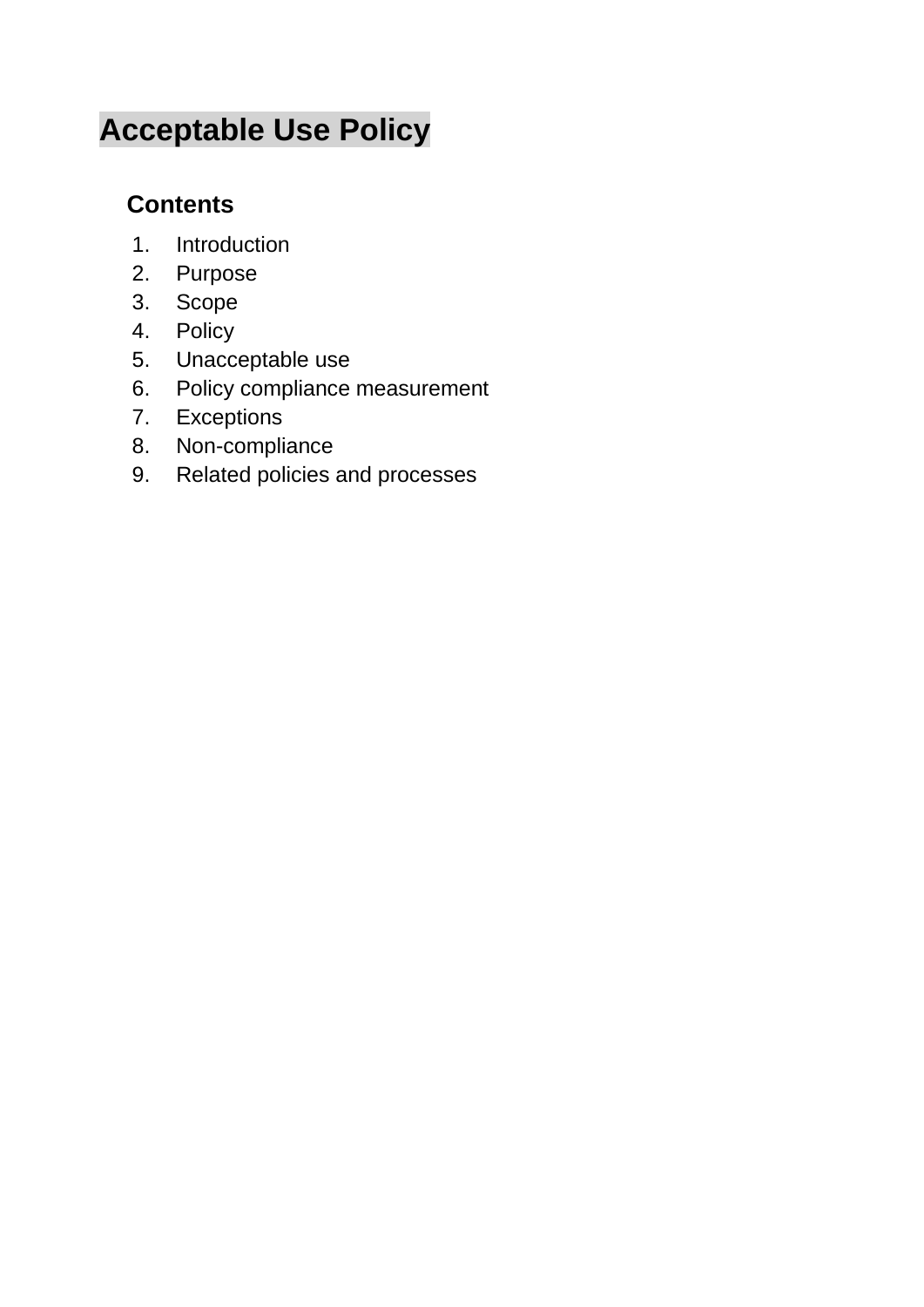

## **Acceptable Use Policy**

#### **1. Introduction**

Crabtree Farm Primary School Acceptable Use Policy does not aim to impose unreasonable restrictions. The school is committed to protecting its employees, partners and itself from illegal or damaging actions by individuals, either knowingly or unknowingly.

Internet/Intranet/Extranet-related systems, including but not limited to computer equipment, software, operating systems, storage media, network accounts providing electronic mail, Internet browsing and FTP are the property of the school. These systems are to be used for business purposes in serving the interests of the school and of the school's pupils, families and staff in the course of the school's normal operations.

Ensuring effective security of the school's network is a joint effort involving the participation and support of every employee and any associated colleagues who deal with school information and/or information systems. It is the responsibility of every computer user to be aware of these guidelines and to organise their work accordingly.

#### **2. Purpose**

The purpose of this policy is to outline the acceptable use of computer equipment at the school. These rules are in place to protect both employees and the school itself. Inappropriate use exposes the school to unacceptable risks including virus attacks, compromised network systems and possible legal challenge.

#### **3. Scope**

This policy applies to the use of information, electronic and computing devices and network resources to conduct school business, or interact with internal networks and business systems, whether owned or leased by the school, a school employee or a third party. All employees, contractors, consultants, temporary and other workers at the school (and its subsidiaries, linked schools, etc.) are responsible for exercising good judgment in relation to appropriate use of information, electronic devices and network resources in accordance with school policies and processes as well as the law and relevant codes of practice.

This policy applies to employees, contractors, consultants, temporary and other workers at the school, including personnel affiliated to third parties.

#### **4. Policy**

#### *General Use and Ownership*

Overall the school's Governing Body is responsible for the Acceptable Use Policy. On a day to day basis the school's Head Teacher is responsible for the operation of the policy.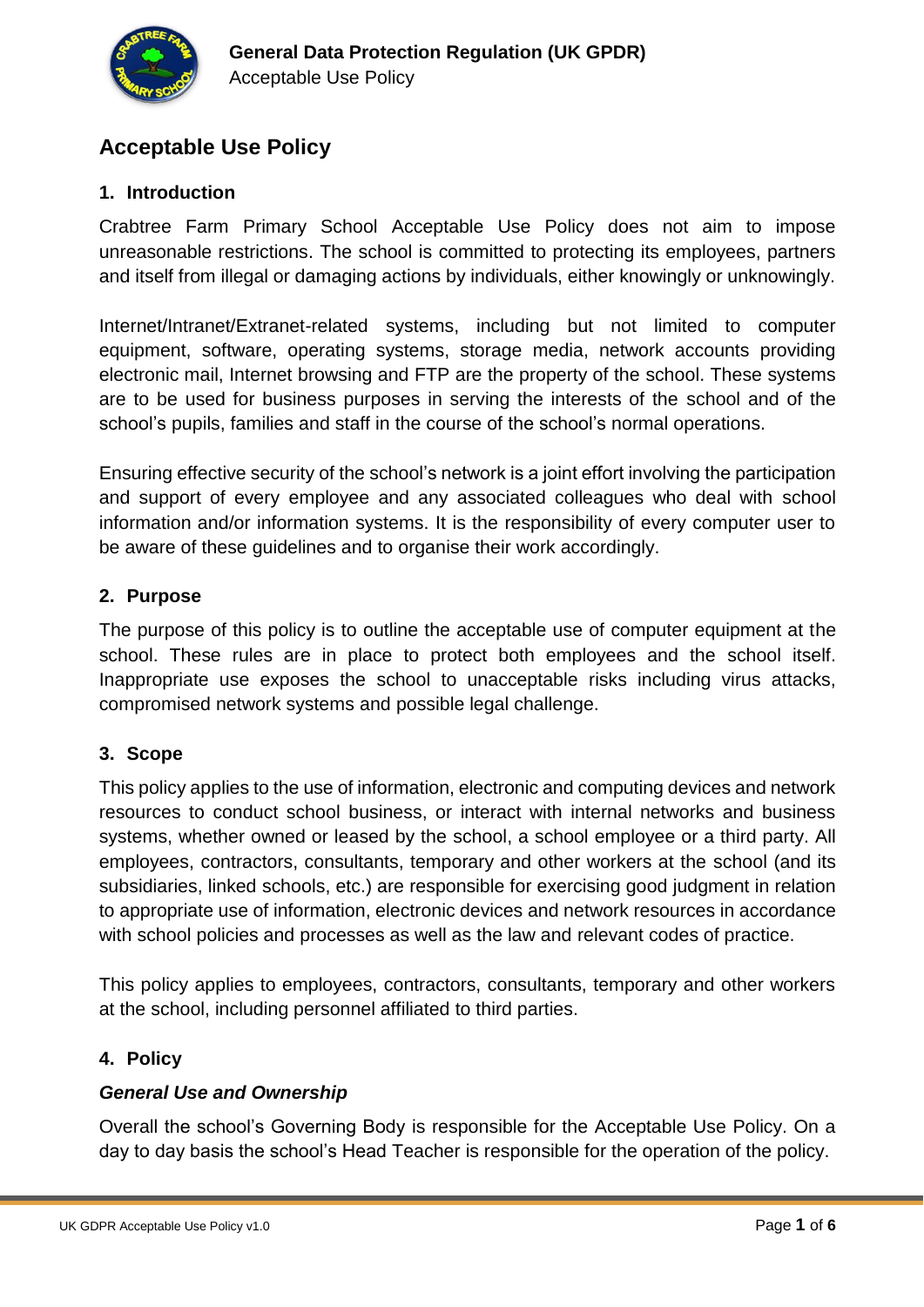

The policy covers school information stored on electronic and computing devices whether owned or leased by school, an employee or a third party and remains the sole property of the school. You must ensure through legal or technical means that information is protected in accordance with the UK GDPR and the Data Protection Act 2018.

Employees and all others accessing the school's computing resources have a responsibility to promptly report the theft, loss or unauthorised disclosure of school proprietary information to the DPO and Head Teacher.

Employees and all others may access, use or share school proprietary information only to the extent it is authorised and necessary to fulfil their assigned job duties.

Employees are responsible for exercising good judgment regarding the reasonableness of personal use. The school is responsible for creating specific guidance concerning personal use of Internet/Intranet/Extranet systems. In the absence of such guidance, employees should refer to the school's general policies or guidance on personal use of school resources. Where there is any uncertainty, employees should consult the Head Teacher.

For the purpose of maintaining security and integrity of the network, authorised individuals within school may monitor equipment, systems and network traffic at any time.

The school reserves the right to audit its networks and systems on a periodic basis to ensure compliance with this policy.

#### *Security and Protected Information*

All mobile and computing devices that connect to the school's internal network must comply with the minimum standards set by the school.

System level and user level passwords must comply with the school's password criteria bitlocked / password protected-high strength format and changed regularly, not shared with a 3<sup>rd</sup> party or family member. Providing access to another individual, either deliberately or through failure to secure the network access is prohibited.

All computing devices must be secured with a password-protected screensaver and office computers with the automatic activation feature set to 1 minute. All users across school must lock the screen or log off when any device is unattended for a reasonable amount of time.

If a school employee posts messages from a school email address to newsgroups, etc. they must include a disclaimer stating that the opinions expressed are strictly their own and not necessarily those of the school, unless posting is in the course of business duties.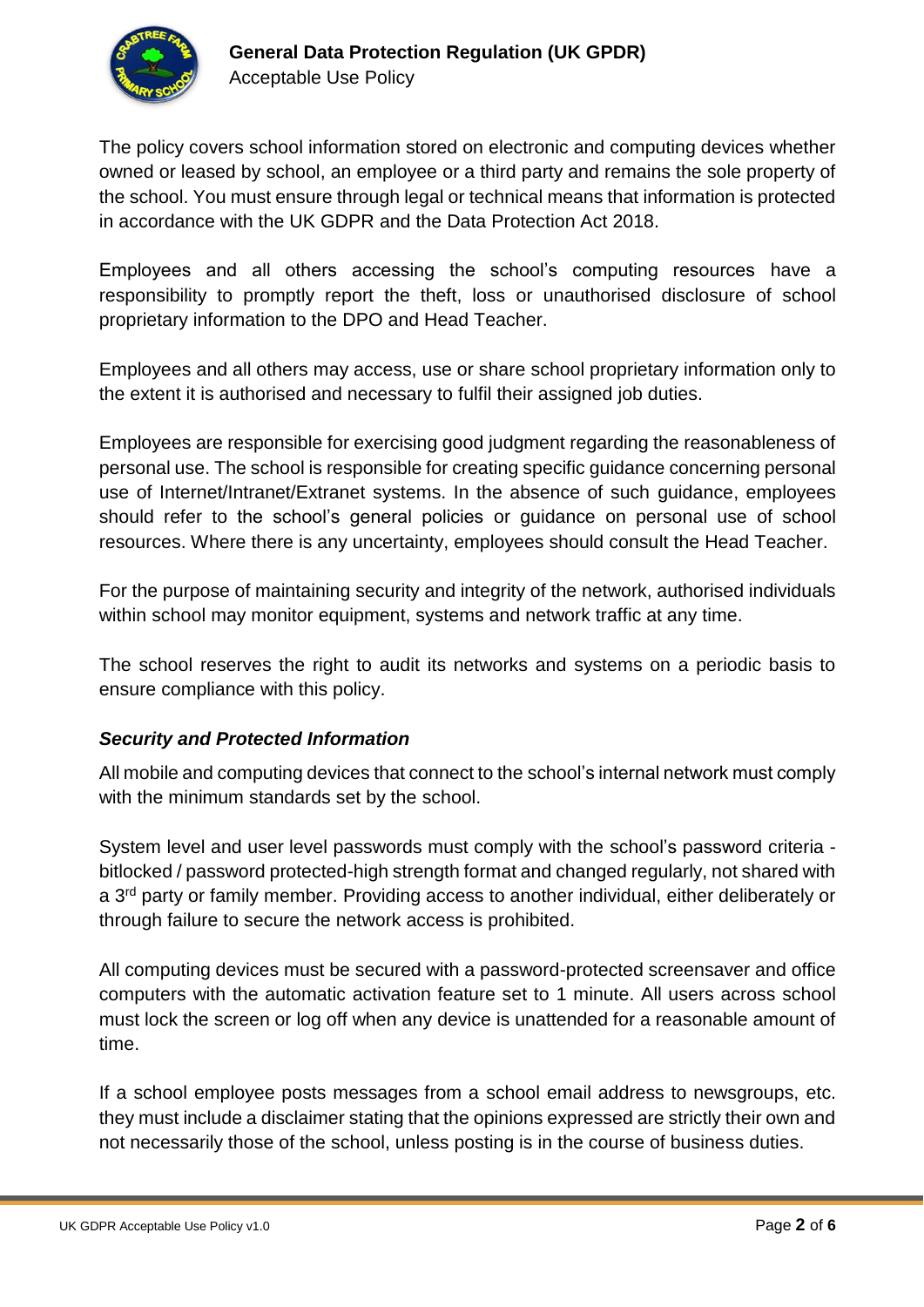

Employees must use extreme caution when opening e-mail attachments received from unknown senders as they may contain malware.

#### **5. Unacceptable Use**

The following activities are generally prohibited. Employees may be exempted from these restrictions during the course of their legitimate job responsibilities (e.g., systems administration staff may have a need to disable the network access of a host if that host is disrupting production services).

Under no circumstances is an employee of the school authorised to engage in any activity that is illegal under local bye laws, national law or international law while using schoolowned or leased resources.

The lists below are not exhaustive, but try to provide a framework for activities which fall into the category of unacceptable use.

#### *System and Network Activities.*

The following activities are strictly prohibited, with no exceptions:

- Damage to the rights of any person or company protected by copyright, trade secret, patent or other intellectual property, or similar laws or regulations, including, but not limited to, the installation or distribution of copied or other software products that are not appropriately licensed for use by school.
- Unauthorised copying of copyrighted material including, but not limited to, digitisation and distribution of photographs from magazines, books or other copyrighted sources, copyrighted music and the installation of any copyrighted software for which school or the end user does not have an active license is prohibited.
- Introduction of malicious programs into the network or server (e.g., viruses, worms, Trojan horses, e-mail bombs, etc.).
- Revealing your account password to others or allowing use of your account by others. This includes family and other household members when work is being done at home.
- Using school computing assets to actively engage in procuring or transmitting material that is in violation of harassment and/or other workplace regulations.
- Making fraudulent offers of products, items or services originating from any school account.
- Effecting security breaches or disruptions of network communication. Security breaches include, but are not limited to, accessing data of which the employee is not an intended recipient or logging into a server or account that the employee is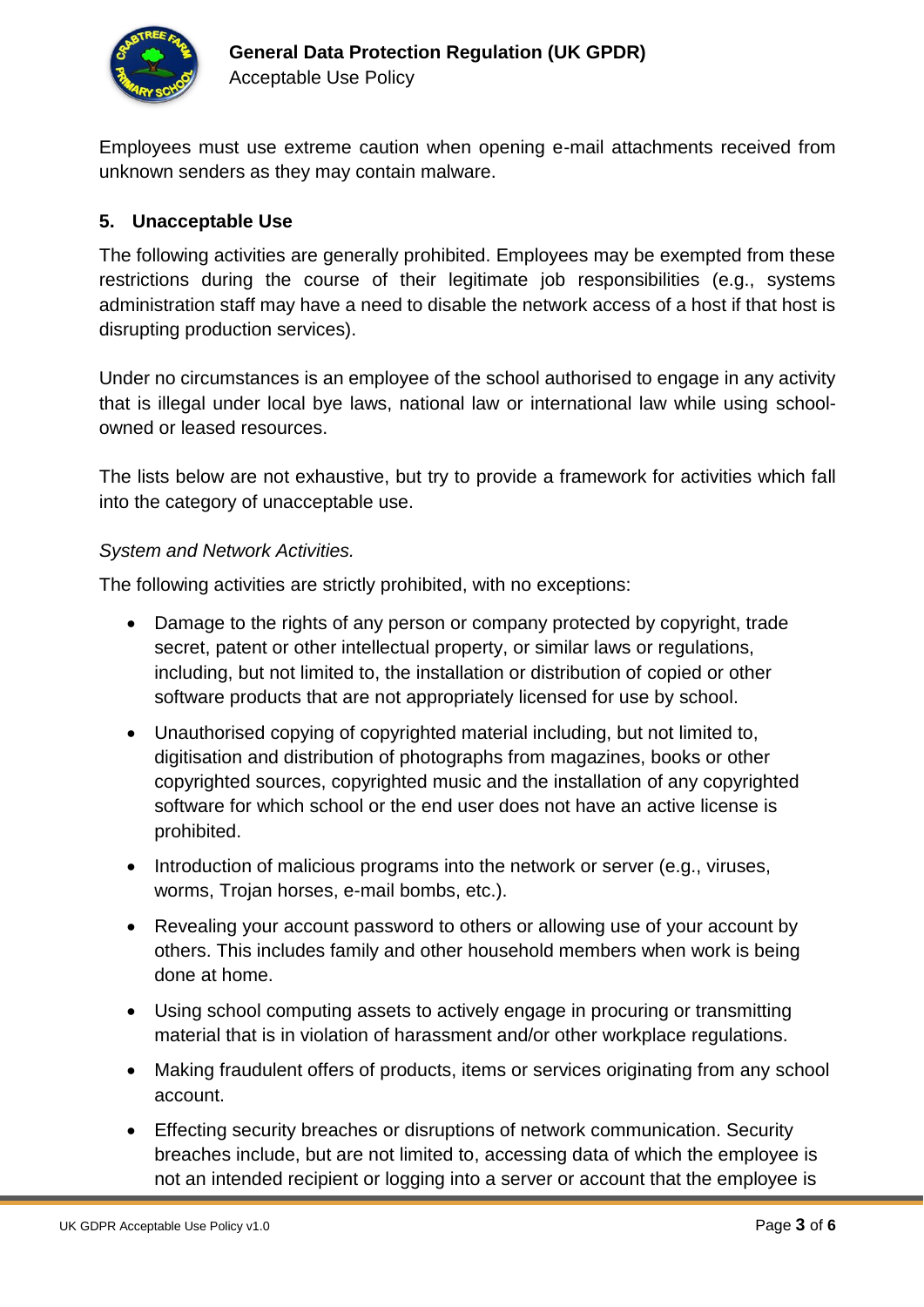

### **General Data Protection Regulation (UK GPDR)**

Acceptable Use Policy

not expressly authorised to access, unless these duties are within the scope of regular duties. For purposes of this section, "disruption" includes, but is not limited to, network snooping, pinged floods, packet spoofing, denial of service and forged routing information for malicious purposes.

- Executing any form of network monitoring which will intercept data not intended for the employee's host account, unless this activity is a part of the employee's normal job/duty.
- Circumventing user authentication or security of any host network or account.
- Interfering with or denying service to any user.
- Using any program/script/command, or sending messages of any kind, with the intent to interfere with, or disable, a user's terminal session, via any means, locally or via the Internet/Intranet/Extranet.
- Providing information about, or lists of, school employees to parties outside the school.

#### *Email and Communication Activities.*

When using school resources to access and use the Internet, users must appreciate that they represent the school. The following activities are strictly prohibited, with no exceptions:

- Sending unsolicited email messages, including the sending of "junk mail" or other advertising material to individuals who did not specifically request such material (email spam).
- Any form of harassment via email or telephone, whether through message frequency or size of messages.
- Unauthorised use or forging of email header information.
- Creating or forwarding "chain letters".
- Use of unsolicited email originating from within school 's networks of other Internet/Intranet/Extranet service providers on behalf of, or to advertise, any service hosted by the school or connected via school 's network.
- Posting the same or similar non-business-related messages to large numbers of newsgroups (newsgroup spam).

#### *Blogging and Social Media*

• Blogging use of social media by employees, whether using the school 's resources and systems or personal computer systems is also subject to the terms and restrictions set in this policy. Limited and occasional use of the school's systems to engage in blogging and social media is acceptable, provided that it is done in a professional and responsible manner, does not otherwise violate the school's policy, is not detrimental to the school's best interests and does not interfere with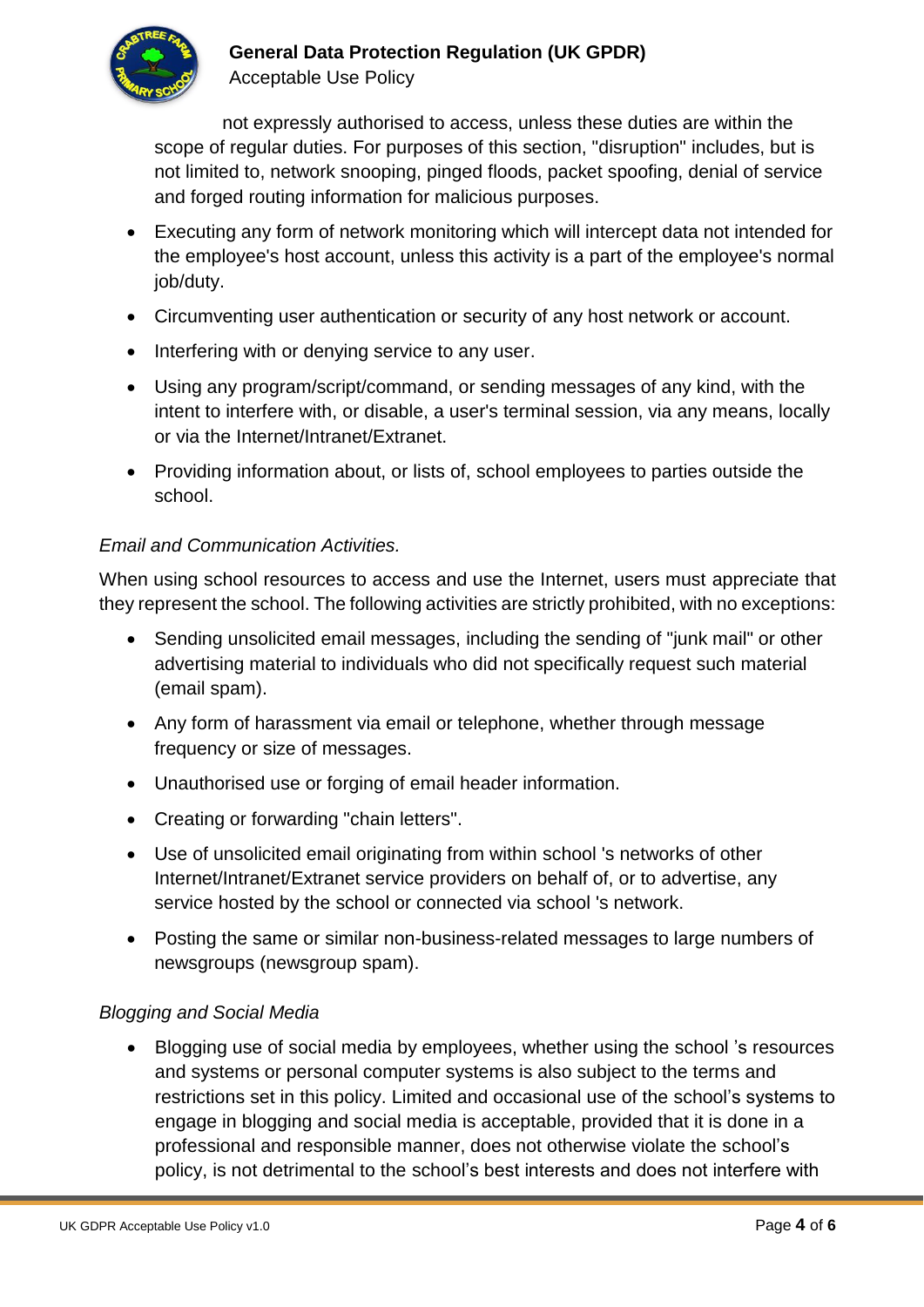

# **General Data Protection Regulation (UK GPDR)**

Acceptable Use Policy

an employee's regular work duties. Blogging and use of social media from the school's systems is also subject to monitoring.

- The school's approach towards confidential information also applies to blogging and social media. As such, employees are prohibited from revealing any of the school's confidential or protected information, or any other material considered to be confidential by the school when engaged in blogging or accessing social media.
- Employees shall not engage in any blogging or use of social media that may harm or damage the reputation and/or goodwill of school and/or any of its employees. Employees are also prohibited from making any discriminatory, disparaging, defamatory or harassing comments when blogging or otherwise engaging in any conduct prohibited by school's policy around non-discrimination and antiharassment.
- Employees may also not attribute personal statements, opinions or beliefs to the school when engaged in blogging or social media. If an employee is expressing his or her beliefs and/or opinions, the employee may not, expressly or implicitly, represent themselves as an employee or representative of the school. Employees assume all risk associated with blogging use of social media.
- Apart from following all laws applying to the handling and disclosure of copyrighted materials, the school's trademarks, logos and any other school intellectual property may also not be used in connection with any blogging or social media activity.

#### **6. Policy compliance measurement**

The school's Head Teacher will verify compliance to this policy through various methods, including but not limited to, business tool reports, internal and external audits and feedback from employees.

#### **7. Exceptions**

Any exception to the policy must be approved and recorded by the school's Head Teacher.

#### **8. Non-compliance**

An employee found to have violated this policy may be subject to disciplinary action, up to and including termination of employment.

#### **9. Related policies and processes**

- Data Protection Policy
- Data Incidents and Breaches Policy
- Freedom of Information Policy
- Subject Access Request Policy
- **Email Policy**